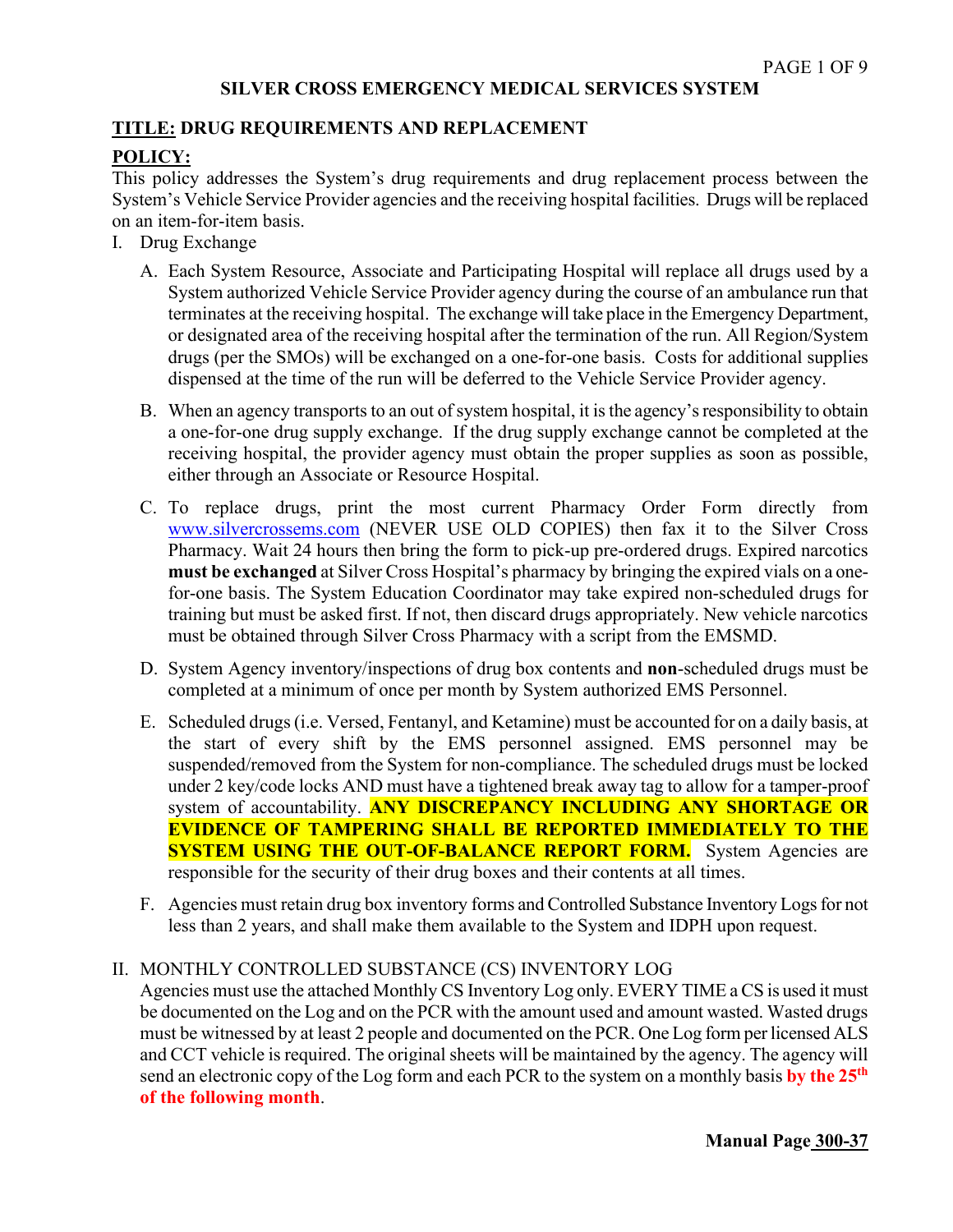# **SILVER CROSS EMERGENCY MEDICAL SERVICES SYSTEM REQUIRED PHARMACOLOGY SUPPLIES**

# **(Drugs below are for ALS units only unless otherwise indicated)**

|                  | $4 \mid 0.9\%$ NaCl 1000ml bags                | 1                | Ketamine 500mg/10ml vial                       |
|------------------|------------------------------------------------|------------------|------------------------------------------------|
|                  |                                                | $\mathbf{0}$     | <b>ALS NT: 0 vials</b>                         |
|                  | $3 \mid 0.9\%$ NaCl 250ml bags or 100ml bags   | $\mathbf{2}$     | Mag Sulfate 2gm/50ml IVPB                      |
| $\mathbf{0}$     | <b>ALS NT: 0</b>                               |                  | (OPTIONAL) For prolonged tx times              |
| 3 <sup>1</sup>   | 0.9% NaCl 10ml prefilled syringe or            | 5                | Narcan/Naloxone 2mg vials (BLS also)           |
|                  | vial                                           | $\boldsymbol{2}$ | <b>ALS NT: Only 2-2mg vials</b>                |
|                  | $3$   0.9% NaCl 3ml vial/squirt                |                  | 3   Nitroglycerin/Nitrostat 0.4mg tabs         |
| $\mathbf{1}$     | <b>ALS NT: 0</b>                               |                  | OR 1   Bottle of Nitroglycerin/Nitrostat tabs  |
|                  |                                                | $\boldsymbol{2}$ | ALS NT: 2 tabs (or 1 bottle)                   |
| 5 <sup>5</sup>   | Adenosine/Adenocard 6mg/2ml                    | $\overline{2}$   | Sodium Bicarb 10meq                            |
| 3 <sup>1</sup>   | ALS NT: Only 3 6mg/2ml                         | $\bf{0}$         | <b>ALS NT: 0</b>                               |
| $\overline{2}$   | <b>Albuterol/Proventil with Nebulizer kit</b>  |                  | 2 Sodium Bicarb 50meq                          |
|                  | (BLS also)                                     |                  | $0$ ALS NT: $0$                                |
| $\mathbf{1}$     | Amiodarone 450mg/9ml vial                      | 1                | Solu-Medrol/Methylprednisolone                 |
|                  |                                                | $\bf{0}$         | $125mg/2ml$ vial ALS NT: 0                     |
| $\overline{2}$   | Atrovent/Ipratropium 0.5mg                     |                  | 1 Tetracaine HCL 0.5% Eye Drops                |
|                  | (BLS also)                                     |                  |                                                |
| 3 <sup>1</sup>   | <b>Atropine 1mg/10ml</b>                       |                  | 1 Tranexamic Acid 1gm/10ml vial                |
|                  |                                                |                  | $0$ ALS NT: $0$                                |
|                  | 4 each   Baby Aspirin 81mg tablet (single dose |                  | 2 Versed/Midazolam 10mg/2ml vials              |
| OR               | blister pack) or 1 bottle                      |                  | OR 4   Versed/Midazolam 5mg/ml vials           |
| 1 bottle         | (BLS also)                                     | 1                | ALS NT: Only 1-10mg vial (or 2-5mg)            |
| $\mathbf{1}$     | <b>Calcium Gluconate 10%</b>                   |                  | 2 tabs Zofran/Ondansetron ODT 4mg tab          |
|                  | (100mg/ml) 1 Gram/10ml                         |                  | 1 tab   NT vehicles: Only 1-4mg tab (BLS also) |
|                  | 2 Dextrose 50% - 25gm/50ml                     | $\mathbf{2}$     | Zofran/Ondansetron IV 4mg/2ml vial             |
|                  | <b>ALS NT: Only 1</b>                          |                  | ALS NT: Only 1-4mg/2ml vial                    |
| $\overline{2}$   | Diphenhydramine/Benadryl 50mg/ml               | $\overline{4}$   | 10 gtts IV tubing                              |
| 1                | <b>ALS NT: Only 1</b>                          | 1                | <b>60gtts IV tubing</b>                        |
| $\overline{2}$   | Epinephrine 1mg/ml                             | $2$ each         | Syringes - 1ml, 3ml, 5ml, 10ml                 |
|                  | (BLS also)                                     |                  |                                                |
| 6                | Epinephrine 1mg/10ml                           |                  | 5 each $21g \& 22g$ needles                    |
| 3 <sup>1</sup>   | <b>ALS NT: Only 3</b>                          |                  |                                                |
| $\overline{2}$   | Fentanyl 100mcg/2ml vial                       | 1                | 10 gauge Angiocath or Quicktrach               |
|                  | ALS NT: Only 1-100mcg/2ml vial                 |                  |                                                |
|                  | Furosemide/Lasix 40mg/4ml                      | $3$ each $ $     | 14, 16, 18, 20, 22 gauge Angiocaths            |
| $\boldsymbol{0}$ | <b>ALS NT: 0</b>                               |                  |                                                |
|                  | Glucagon 1mg/ml inj                            |                  | 2 each   Mucosal Atomization Device            |
|                  | (BLS also)                                     |                  | (BLS also: IN Glucagon and Narcan)             |
| $\mathbf{1}$     | <b>Glucose Oral Gel 25gm</b>                   |                  |                                                |
|                  | (BLS also)                                     |                  |                                                |
|                  |                                                |                  |                                                |

Revised 03-01-22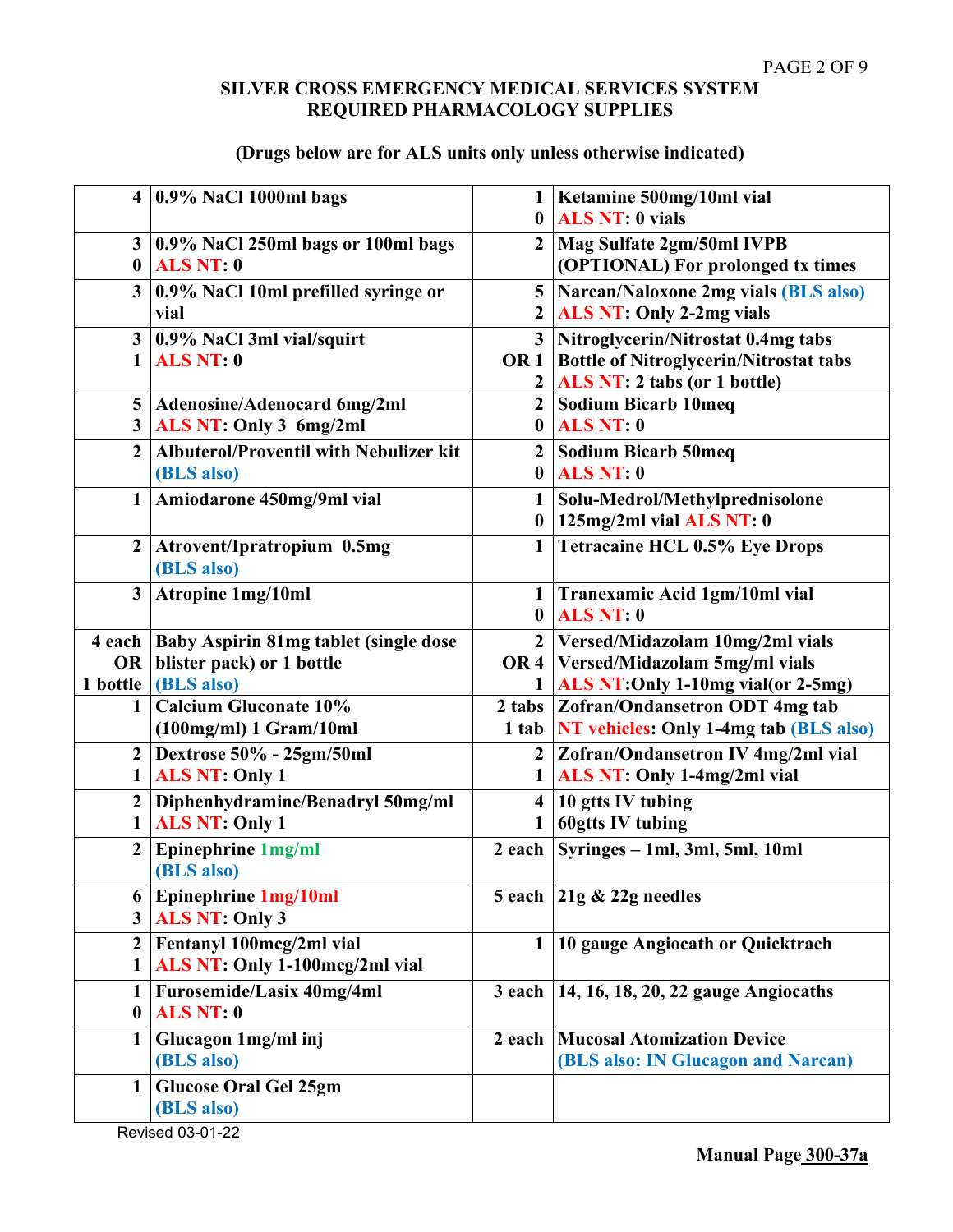### **DOCUMENTATION AND INSPECTION**

Administration of Controlled Substances (CS) will be uniformly documented to accurately reflect usage and waste. CS will be visually inspected for seal damage and volume discrepancies.



SCEMSS will audit each unit to assure proper procedure and documentation of CS administration. Audits may be random and/or at time of annual IDPH inspection.

EMS Agencies shall forward complete Monthly CS Inventory Logs to SCEMSS on a monthly basis by the 25th day of the following month with a copy of the PCR showing CS use/waste.

Vehicles that are out-of-service (OOS) should have their controlled substances secured and shall document as such on the Monthly CS Inventory Log.

Investigations that lead to the theft or diversion of Controlled Substances will have a report filed with Police and as deemed necessary.

# **ATTACHMENTS: 300-3d PHARMACY ORDER FORM 300-37e MONTHLY CONTROLLED SUBSTANCE INVENTORY LOG**

**EFFECTIVE DATE**: 08-15-89 **REVISED DATE:** 03-01-22